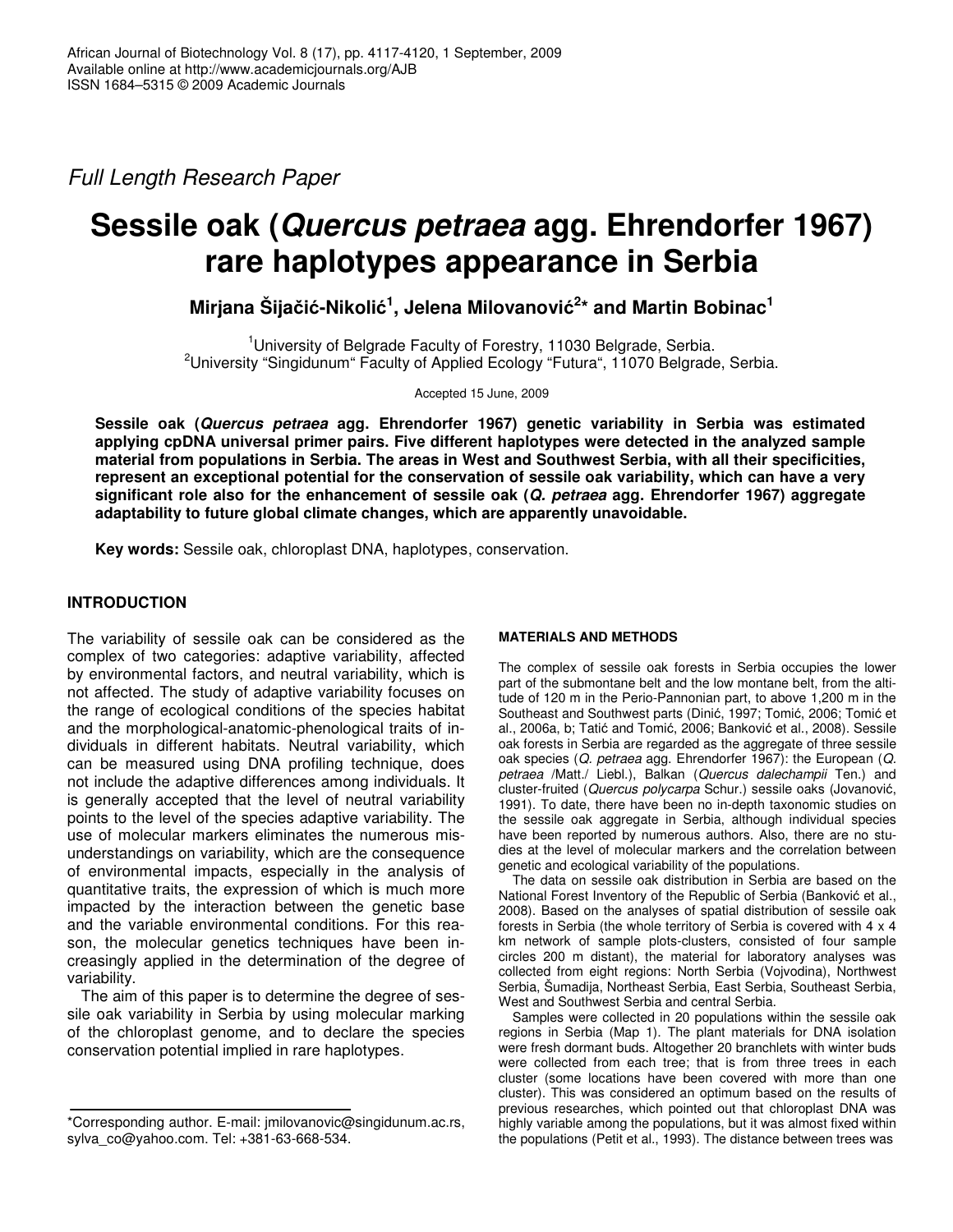

**Map 1.** Clusters (green points) from which the samples were collected for molecular genetic analyses and provenance regions of sessile oak in Serbia (I and II).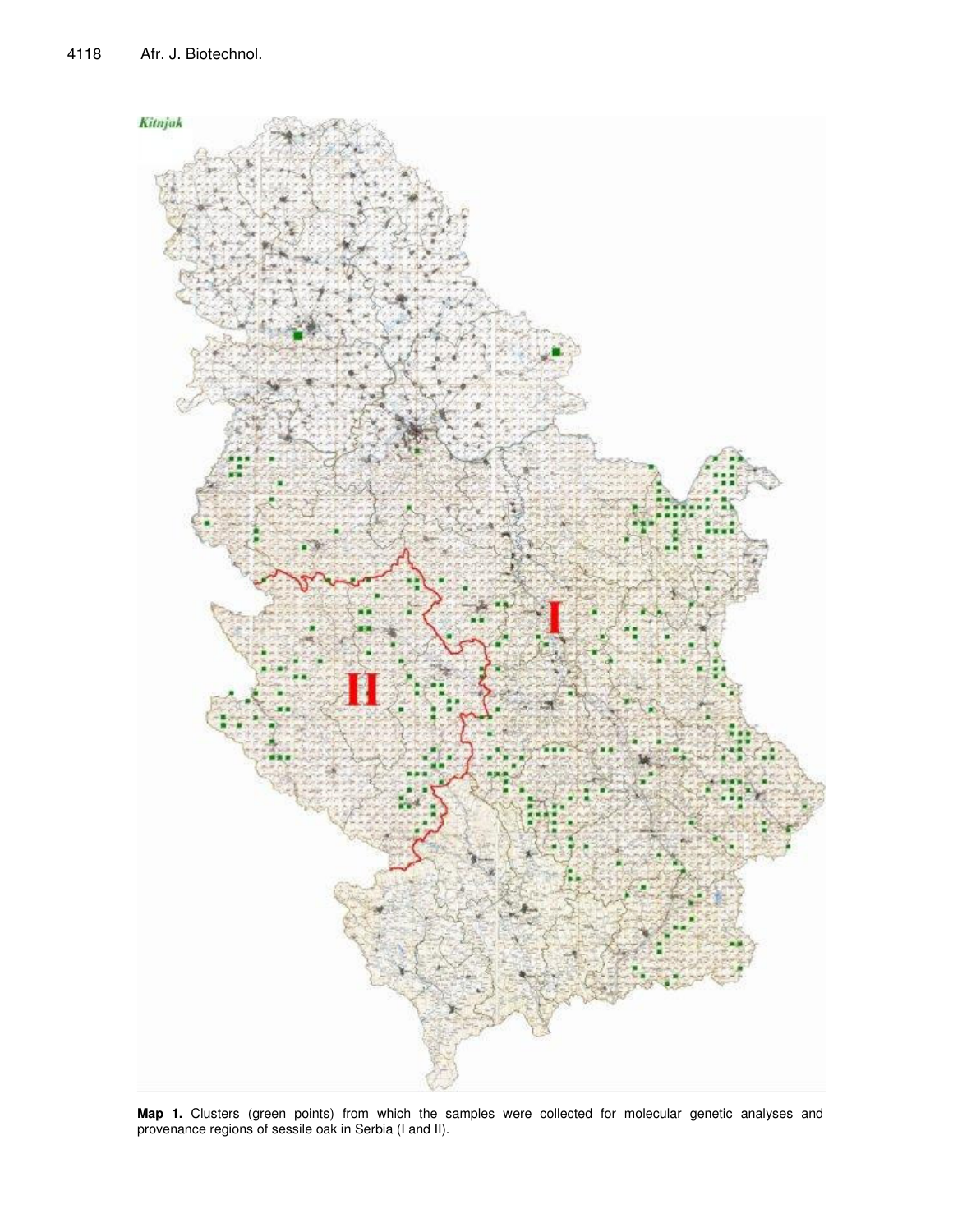| Haplotype   | AS genotype              | DT<br>genotype | Haplotype/100<br><b>individuals</b> |
|-------------|--------------------------|----------------|-------------------------------------|
| Haplotype 1 | 1, 2, 4, 5, 6, 8, 10, 11 | 1, 2, 4, 5, 6  | 88.60                               |
| Haplotype 2 | 1, 2, 4, 5, 6, 8, 10, 11 | 2, 4, 5, 6     | 7.59                                |
| Haplotype 3 | 1, 2, 4, 5, 6, 8, 10, 11 | 2, 3, 5, 6     | 1.27                                |
| Haplotype 4 | 1, 2, 3, 5, 6, 7, 9      | 1, 2, 4, 5, 6  | 1.27                                |
| Haplotype 5 | 1, 2, 3, 5, 6, 7, 9      | 2, 4, 5, 7     | 1.27                                |

**Table 1.** Restriction fragment length polymorphism analyses of the AS and DT segments of a cpDNA and haplotype frequency per 100 individuals.

200-500 m, which was considered as the distance which enables the sampling of a wide range of genetic diversity and minimises the sampling of closely related individuals, i.e. inbreeding (Fraxigen, 2005).

Previously published universal primer pairs (Taberlet et al., 1991; Demesure et al., 1995), which amplify DT and AS segments of the chloroplast DNA, were used for haplotype determination. These segments showed high informative level in previous research of chloroplast genome variability (Ferris et al., 1997; Petit et al., 1997, 2002; Ballian et al., 2007, Slade et al., 2008).

Total genomic DNA was isolated from sessile oak dormant buds using DNeasy Plant Mini Kit (Qiagen, Germany) according to the manufacturer's instruction. Quality and quantity of isolated DNA was estimated by electrophoresis through 0.8% agarose gel stained by ethidium bromide.

The PCR for DT and AS segments was performed in a final volume of 15 µl using Expand Long Template PCR System (Roche Diagnostics GmbH, Germany). Master mix contained 1 x Expanded Buffer 2, 0.5 mM dNTPs, 0.1 µM primers, 0.45 In Exp DNA Pol mix, 0,1% (v/v) Tween 20 (Serva, Germany) and 1-5 ng total genomic DNA. PCR for DT and AS segments was carried out in a Progene thermal cycler (Techne, UK) according to the following cycling conditions: 3 min of initial denaturation at 97°C, 37 cycles of 45 s at 95°C, 2 min at 56°C, and 4 min at 68°C; and 10 min of final extension at 68°C, and 20 min at room temperature.

Restriction fragment length polymorphism analyses (RFLP) were performed by a restriction digestion with the appropriate restriction enzyme and by subsequent analyses on a denaturaturing polyacrilamide gel. 5 µl of the DT PCR product was digested with 25 In TaqI enzyme (Pharmacia biotech, USA) in final volume of 10  $\mu$ l according to the manufacturer's instruction at 65°C. 5  $\mu$ l of the AS PCR product was digested with 2.5 In HinfI enzyme (Sigma, USA) in final volume of 10  $\mu$ l according to the manufacturer's instruction at 37ºC. Analyses of restriction digestions for AS and DT segments were performed by electrophoresis through 4% denatureturing polyacrilamide gel stained by silver (Bassam et al., 1991). The size of each discrete band (restriction fragment) was determined according to DNA molecular weight marker (100 bp ladder, Fermantas, Germany) and was labelled relatively. The smallest detected restriction fragment was labelled with 1, and so on in order.

### **RESULTS**

Multiple restriction fragment length polymorphism analyses were done for all collected samples from *Q. petraea* agg. populations. 11 restriction fragments were noticed for the AS segment, comprising 2 different genotypes, while 7 restriction fragments were noticed for the DT segment, comprising 4 different genotypes. The detected

genotypes gave 5 different haplotypes (Table 1). The most frequent haplotype is haplotype 1 and its presence was determined in all regions, that is, throughout the territory of Serbia.

Haplotype 2 differed from haplotype 1 according to the DT genotype, while the AS genotype was the same. Haplotype 2 individuals were recorded in West and Southwest Serbia; that is on the mountains Goč and Zlatibor (Map 1, Region II). Haplotype 3 differed from previous ones by the DT genotype, while the AS genotype was the same, and the individuals of this haplotype were also recorded in West and Southwest Serbia, that is in the area of Prijepolje (Map 1, Region II). Haplotype 4 had the same DT genotype as haplotype 1, but its AS genotype was different from the AS genotype in the previous three haplotypes, and these individuals were also found in sessile oak forests in the area of Prijepolje in West and Southwest Serbia. Haplotype 5 had the same AS genotype as haplotype 4, but its DT genotype differed from all previously quoted haplotypes. Its presence was characteristic for the area of Mt. Goč in West and Southwest Serbia (Map 1, Region II).

### **DISCUSSION**

In the phytocoenological sense, sessile oak aggregate has a great number of communities in Serbia (Dinić, 1997; Tomić, 2006; Tomić et al., 2006a, b; Tatić and Tomić, 2006) represented in eight regions. However, the molecular genetic analyses show that the territories of Vojvodina, Northwest Serbia, Šumadija, Northeast, East, Southeast and central Serbia represent a homogeneous entity, as only one haplotype (haplotype 1) was recorded in all sampled populations in these regions. The areas in West and Southwest Serbia in which sessile oak populations were recorded can be defined as a special entity, as in addition to the widely represented haplotype 1; they also support the rare haplotypes 2, 3, 4 and 5.

This conclusion is also confirmed by the ecological characteristics of sessile oak sites in this area, which is characterised by a specific bedrock of ultrabasic eruptives (serpentinite, serpentinised peridotite and periodtite), as well as by three different types of climate (humid climate of coppice forests, humid climate of high forests